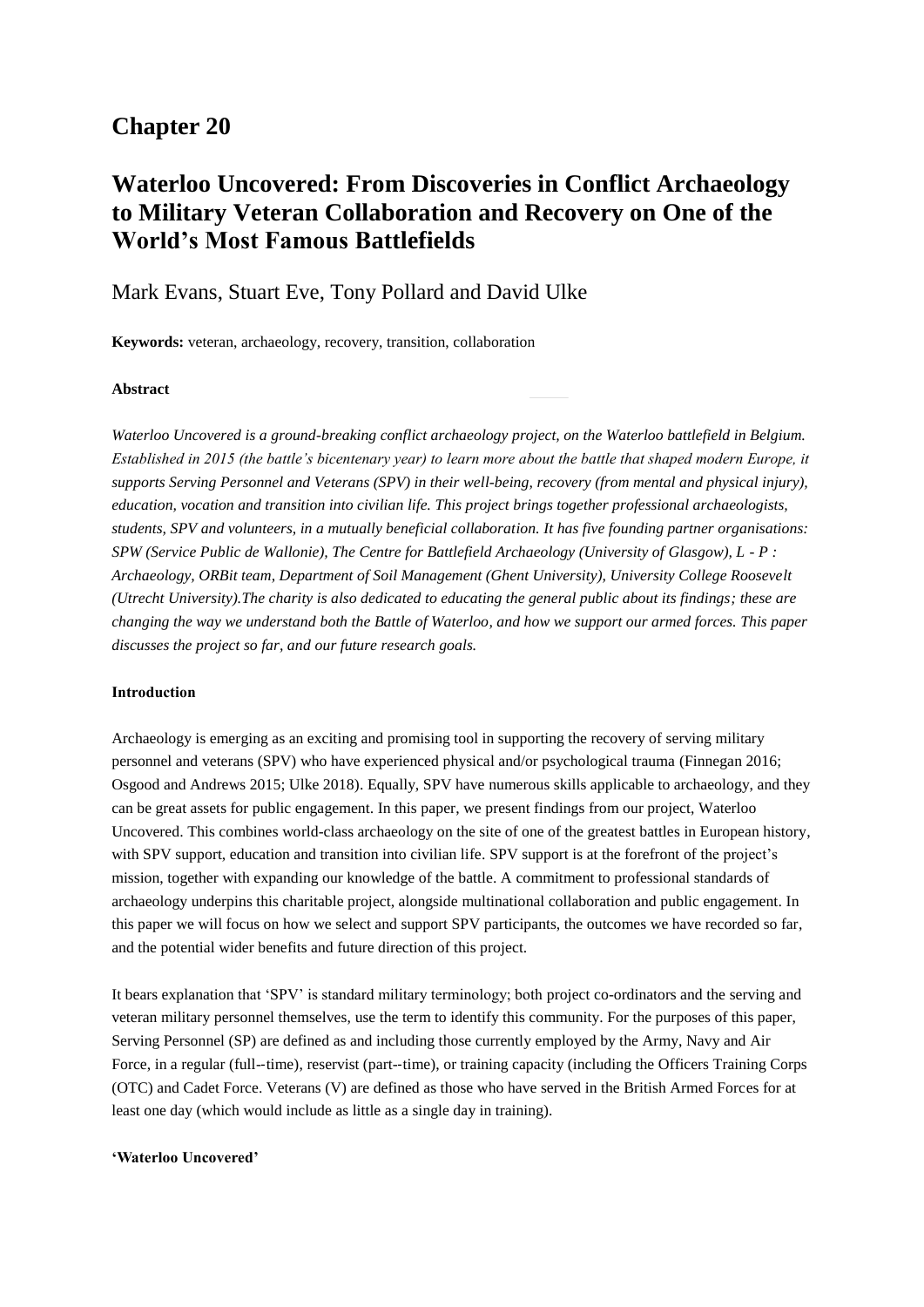Waterloo can, with some justification, lay claim to being the single most significant day of fighting in European history. Other battles were longer, fought over larger areas, or involved more combatants. However, few can be said to have settled a war in a single afternoon, and to have produced, in their conclusion, the peace that characterised the continent for so long after 1815. It may be one of the best-documented battles in history, but in 200 years there has been very limited archaeology carried out on the site. In that time, wear-and-tear, and illicit metal detecting and looting, have depleted the available archaeological evidence. Our project began on the bicentenary of this battle and, despite these depletions, has made significant archaeological discoveries (the details of which will be presented in forthcoming publications).

Fittingly, the project was founded by two SPV with archaeology backgrounds and a significant link to the Battle of Waterloo. Waterloo Uncovered founders Mark Evans and Charlie Foinette studied archaeology together at The Institute of Archaeology, University College London. Completing their MAs in Museum Studies and Public Archaeology respectively, they both changed tack and joined the British Army as officers in the Coldstream Guards; a regiment that made an important contribution to, and suffered significant losses at, the Battle of Waterloo. Early in their military careers, they both spotted the potential for archaeology to benefit the military, not only by uncovering new and important finds about regiments and battles, but as a means of educating serving personnel about their military history. Both saw the potential in archaeology for meaningfully engagement with soldiers; its physical, outdoor process and direct involvement could improve on book- and lecture-based learning and build on the soldiers' skillsets. For injured veterans, other physical, outdoor programmes that built confidence, skills and social connections, were showing positive outcomes; archaeology offered an obvious parallel. This programme, therefore, combines support for SPV recovery and transition into civilian life, with public archaeology, giving a structure where non-professional archaeologists make a meaningful contribution to the field. Waterloo Uncovered additionally has five founding partner organisations: SPW (Service Public de Wallonie), The Centre for Battlefield Archaeology (University of Glasgow), L - P : Archaeology, ORBit team, Department of Soil Management (Ghent University), University College Roosevelt (Utrecht University). The mutual benefits of this socially-engaged, community-based archaeology, will be discussed in more detail below.

In the UK, both SPV support and archaeology have unmet needs, to which Waterloo Uncovered contributes. The Ministry of Defence recently reported that among the military personnel that served between 1991–2014, approximately 66,000 will need physical or mental health support. For these, the greatest need is for mental health provision (MOD 2017). Support is available from clinical, welfare and psychological programmes. However, the need continues to outweigh provision, and a significant number of veterans experience varying degrees of difficulty in adjusting to civilian life and recovery from their injuries (Duvall and Kaplan 2014). Veteran populations have historically had negative perceptions about mental health treatment (Caddick *et al*. 2015; Hoge *et al*. 2004). For example, compared to other civilians, veterans with Post-Traumatic Stress Disorder (PTSD) are less likely to engage in help-seeking behaviour (Murphy *et al*. 2015). Meanwhile, the All Party Parliamentary Group on Archaeology concluded that despite considerable and growing public interest in archaeology, funding and staffing for archaeology projects are still falling short of needs. This leaves professional archaeologists overworked, whilst commendable community archaeology projects lack proper liaison with professional groups (Aitchison 2017; APPAG 2004). The last decade or so has seen the appearance of a number of diverse community archaeology projects, including those that involve SPV; the most notable of these is Operation Nightingale (Finnegan 2016). At its inception in 2014, Waterloo Uncovered looked to some of these initiatives for guidance on best practice in the integration of SPVs into archaeological projects. Since then, it has developed, and continues to refine, its own holistic approach (Ulke 2018). This approach has benefited greatly from encouraging partnerships and collaborations with leading practitioners from fields such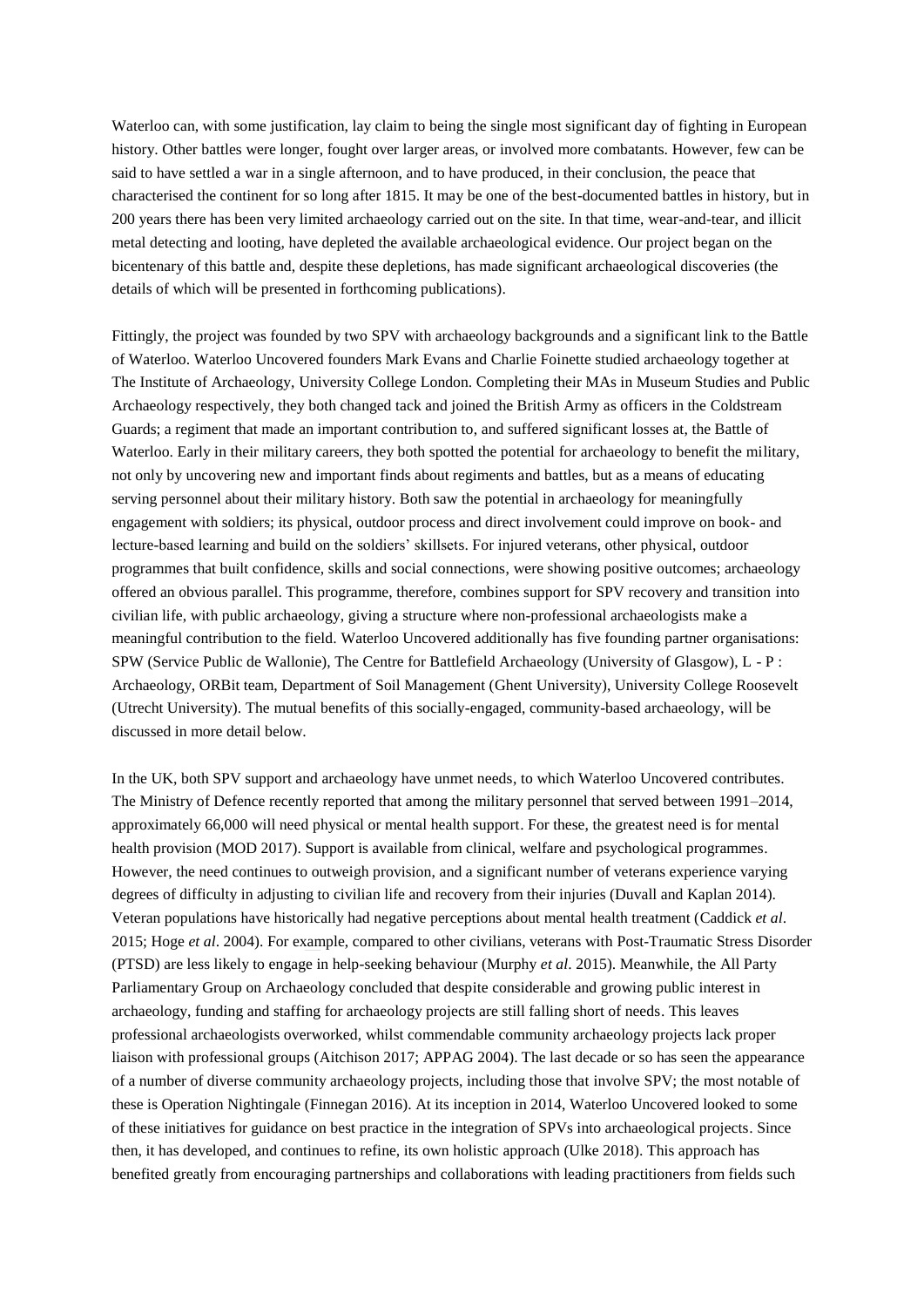as veteran care, clinical psychology, professional archaeology and the world of academia. Underpinning all of this, though, is the integration of community (most notably SPV), professional and student archaeology, In achieving this, Waterloo Uncovered aims to achieve benefit for (and from) all its participants; our evaluations suggest that volunteers and staff gain as much as the SPV from the experience.

#### **Mutual Benefits**

For SPV participants, some of the factors promoting well-being through archaeology align with those inherent to other successful SPV support projects. These include outdoor activity, social interaction and learning new skills (Duvall and Kaplan 2014, MOD 2012). Additional benefits from archaeology include its 'meditative' quality (complete concentration on detailed practical tasks to the exclusion or more disruptive thoughts), and the fact that the work is purposeful, contributing to a tangible and lasting outcome. Both are common features of projects that are successful in supporting mental and physical recovery (Carless *et al*. 2013, Finnegan 2016, Ulke 2018).

Beyond this, there are features of our archaeology project, we believe, that may have unique mutual benefits for SPV and archaeologists alike. Firstly, we and other assisted-archaeology projects have seen how the military skillset overlaps with the skills needed for professional archaeology (Finnegan 2016, Osgood and Andrews 2015). Both groups are hardened to (and even enjoy) outdoor work in varying weather conditions. They develop skills in mapping, scanning and surveying the ground, are proficient in teamwork and team leadership, are accustomed to meticulous reporting and are experienced in group living. This makes SPV involvement a genuine asset on the excavation (a term here which is taken to encompass a wide variety of field activities); they contribute effectively from the outset, with moderate additional training, due to their existing skillset and hardiness. Indeed, exposure to the 'camaraderie' of a dig can in itself be the benefit that SPV seek, as the environment and interaction is reminiscent of military living.

Secondly, archaeology provides a connection to heritage, history and identity for the SPV, in the same way that heritage contributes meaning to people's lives across the UK (MORI 2000). For some of the participants, Waterloo Uncovered provides a direct link between soldiers who have served or are still serving, to the contribution of their own regiment at the Battle of Waterloo. For others, the archaeology links them more broadly to past soldiers. Again, this link is also an asset to battlefield archaeologists. Waterloo Uncovered recognises that SPV have crucial insight into the human experience of being in battle. They have an inherent understanding of how this affects decision-making, and that this can add considerable value to archaeologists' interpretation of conflict sites. Additionally, despite changes in modern warfare, SPV have applicable knowledge involving the ballistics of fired weapons, military tactics and their application, the terrain of a battlefield and how to exploit it, and military injuries and losses. As such, SPV are perhaps uniquely placed to provide meaningful insights into the interpretation of new and existing knowledge about the Battle of Waterloo.

#### **Methods**

As our programme and the research within it is ongoing, we will detail our programme structure for all our participants (SPV, archaeologists, students and volunteers), together with the common research framework and data collection on well-being for all our cohort. Omitted are our methods for archaeology conducted on the programme. A more comprehensive account of our methods is available at http://www.waterloouncovered.com/learn/project-review-volume-1/, and a discussion of archaeological methodologies adopted and the results of this research, will appear elsewhere).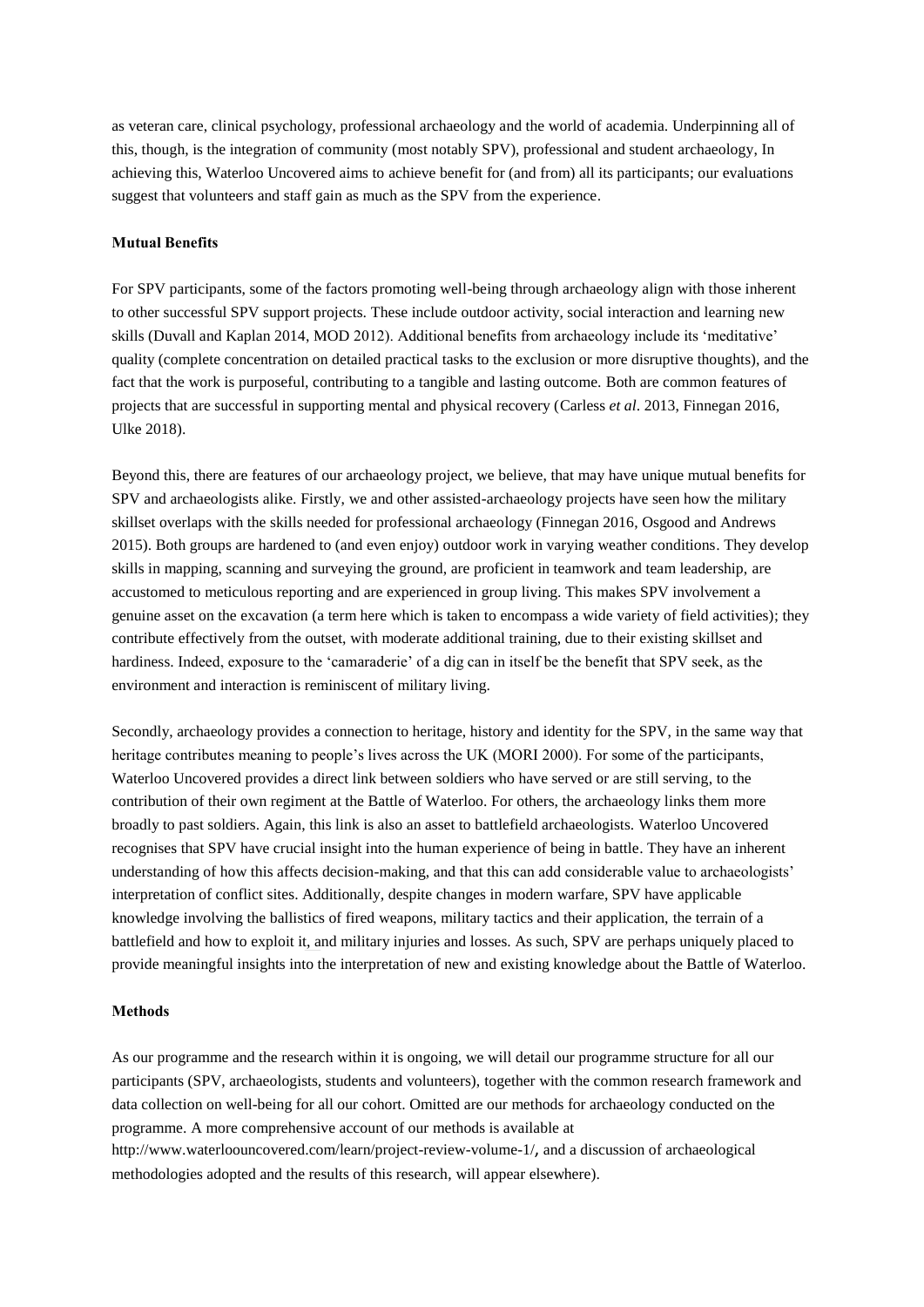#### *The Waterloo Uncovered team*

Around a quarter to one-third of the Waterloo Uncovered excavation team are recruited as "beneficiaries", whom we refer to as SPV. The remainder of the programme team consists of staff members, volunteers (including welfare officers, archaeological and research directors, archaeological supervisors, technical specialists, etc.) and students. Notably, a number of these team members are also serving or ex-military, so around half the team are actually SPV. Since our programme started, past beneficiaries have returned as volunteers or staff. In this report, although we acknowledge that this additional military background may be an important factor in the Waterloo Uncovered programme, we refer only to "beneficiaries" as SPV.

#### *Participant selection*

When we recruit SPV, archaeologists, students and volunteers for the Waterloo Uncovered programme, we consider it important to have a diverse group; in gender, nationality, ethnicity, military background and, type and degree of injury. Our process for recruiting non-SPV involves an interview and briefing about the nature of the project and a general discussion of the benefits and challenges of taking part. Optionally, students, volunteers and archaeologists are given the opportunity to take mental health first aid courses.

SPV selection follows an established protocol. Each year, we estimate how many SPV we can support on the excavation, and recruit until we have an excess of applicants to allow for withdrawals and (rarely) exclusions. SPV recruitment begins in February when we review application forms. To recruit veterans, we work with other organisations including Combat Stress, Help for Heroes, Walking With The Wounded etc., to identify individuals who would most benefit from taking part. Injured serving personnel are recommended to us by Personnel Recovery Units or by their units. Additionally, throughout the project, a proportion of SPV have 'selfreferred', i.e. applied to us directly rather than through an organisation. These self-referred SPV are important to us; the issues they face, such as social isolation, are not necessarily addressed by other organisations. A recent report published by Forces in Mind (Rafferty *et al*. 2017), interviewed 62 military veterans about barriers to accessing support. A key finding was that, as well there being recognised stigma for military and ex-military needing support (for detailed discussion of stigma, see Caddick *et al*. 2015, Sharp *et al*. 2015), veterans often feel that they are not entitled to, or eligible for, support programmes (Rafferty *et al*. 2017: 23). For example, SPV can feel that they have already had 'their portion' of care but are somehow not yet 'fixed', as opposed to viewing their recovery as a transition towards self-regulation (Rafferty *et al*. 2017: 9). We recognise that approaching Waterloo Uncovered, whether as a first point of contact or as a referral from another organisation, sometimes requires SPV to overcome significant barriers.

In March, applicants undergo a 30–40 minute interview. During this, a staff member and welfare officer verify the SPV's background, discuss their motivations and aims for their time on their excavation, and how best to manage their welfare. We aim to be as inclusive as we can; we have a 'can-do' attitude towards supporting people with injuries. Exclusion criteria apply only when there is a serious risk of harm for the participant in taking part, a significant risk to others from the participant, or if the SPV's specialist care requirement exceeds available resources (although we are happy to host carers on the dig). Aiming to have the most diverse team possible, we select participants from a wide range of ages, genders, background and injuries. Selection is complete by April, and we take care to inform unsuccessful candidates in an appropriate and considered fashion. They are encouraged and provided with information to apply to other (UK-based) archaeological excavations that cater for SPV. Where appropriate, they are offered contact details and encouraged to contact other charities and services that might be able to address their needs. Some of the unsuccessful applicants are also given the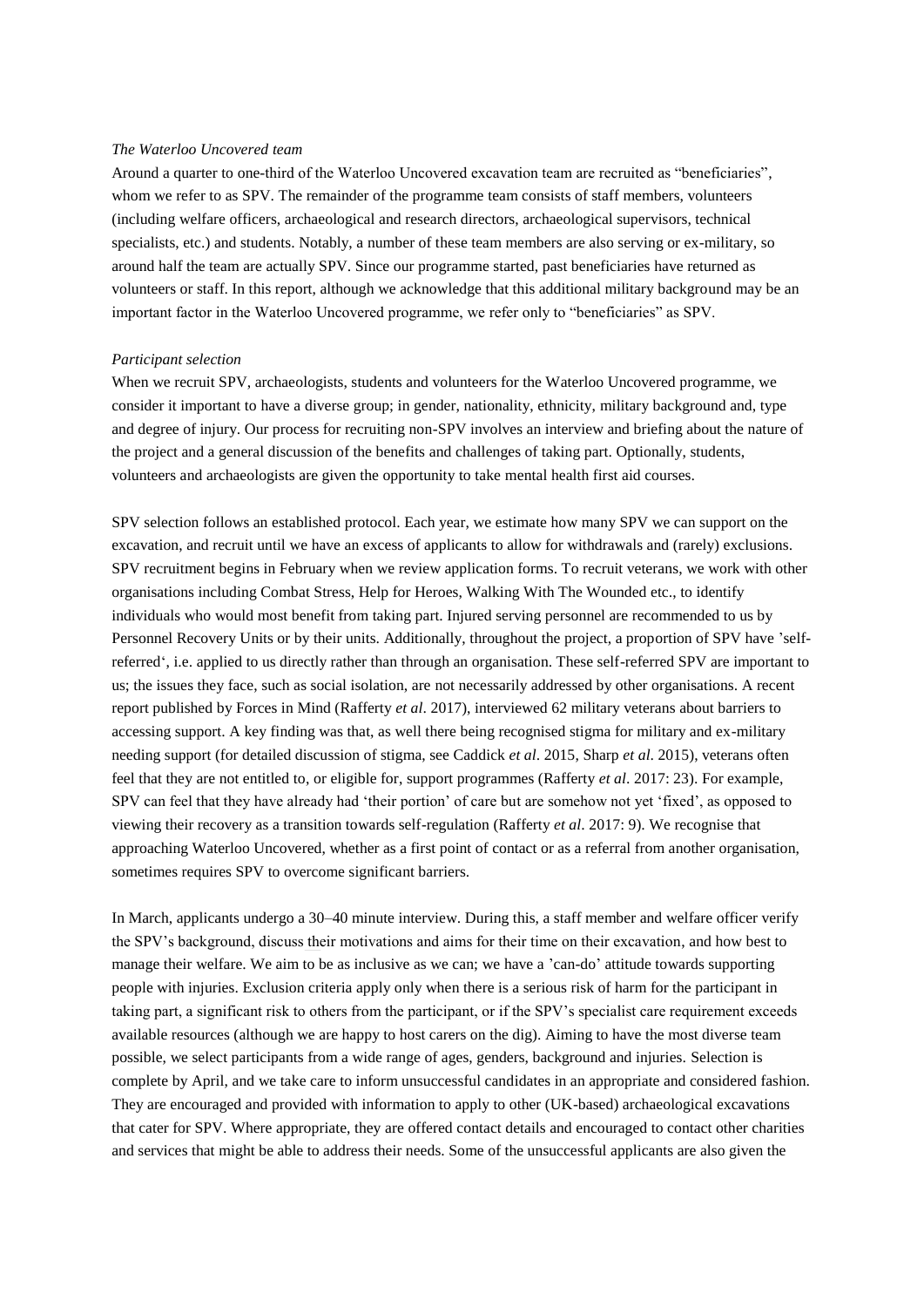option of a place on the Waterloo Uncovered reserve list and, if selected candidates withdraw, these reserve applicants are invited in their place.

#### *The Waterloo Uncovered programme*

For the SPV, the programme begins once they accept the invitation. We aim to build our relationship with each SPV through regular email and phone contact. For some of our applicants, attending a project like this is physically and/or mentally challenging, so we spend three months making individual preparations and building trust and confidence in our participants. Negative experiences or preconceptions can block a veteran's decision to engage or continue with support programmes (Rafferty *et al*. 2017). We aim to keep communication open so that candidates can voice concerns about coming on the programme, and, where possible, we manage stress and anxiety to keep them engaged. We collaborate with case workers, clinical teams and more general support networks (including family) where necessary.

Our two-week excavations have so far centred on Hougoumont Farm; a key site on the battlefield of Waterloo in Belgium. UK-based SPV, staff, students, archaeologists and volunteers travel together from London, meeting other international participants on arrival. To cater for the full range of medical needs on the team, everyone is housed at a 3<sup>\*</sup> hotel near the excavation site that offers self-contained catering and has proved extremely accommodating to the varying needs of our groups. To support group cohesion and social interaction, we aim to house team members in twin rooms with exceptions only for special requirements.

Days on the excavation have consistent structure and routine. Socialization is encouraged, with morning briefings and evening debriefings, shared mealtimes and evening activities. Although our approach to support is holistic, our plan for each SPV is founded on a detailed risk assessment for physical and mental health (using a Casualty, Evacuation/Repatriation Plan) and a duty welfare and administrative team is available around the clock.

The first two days of the programme are dedicated to orientation and training. We introduce SPV to the principles of archaeology and the events of the Battle of Waterloo, with a day of briefings and a battlefield tour. On the second day, SPV are trained in site safety and basic archaeology skills in small teams of five or six, in a 'round-robin' system commonly used in the military. This initial orientation is a chance for team leaders, SPV and the welfare team to see how best to include and support all participants. The working groups, supervised by an archaeologist, remain the same throughout the dig and, from day three until the end. The groups work at a flexible pace, tailored to the injuries and limitations of each team-member. We provide the SPV alternatives to trench archaeology that include surveying, finds processing and photography — and there is opportunity to alternate between these four. All our SPV are given the option of having their progress in archaeology validated in an accredited 'skills passport'. The skills passport is backed by major employers and the Chartered Institute for Archaeologists (BAJR 2019) and supports a transition towards professional archaeology for those who want it, by documenting formal experience and training. In addition to archaeology, the programme offers optional creative activities to all team members, such as art, photography, model painting and creative writing. Purposeful and creative activities such as these have a known stress-relieving effect and can enhance health and well-being (Gutman and Schindler 2007).

At the conclusion of the dig, the UK elements return to London together before dispersing, and Waterloo Uncovered continues email and phone contact with SPV for roughly two more months. During this time, we perform a handover to their referral organisations, support network or caregivers. We also supply all our SPV with information on other welfare services that they may find useful, and guidance on how to continue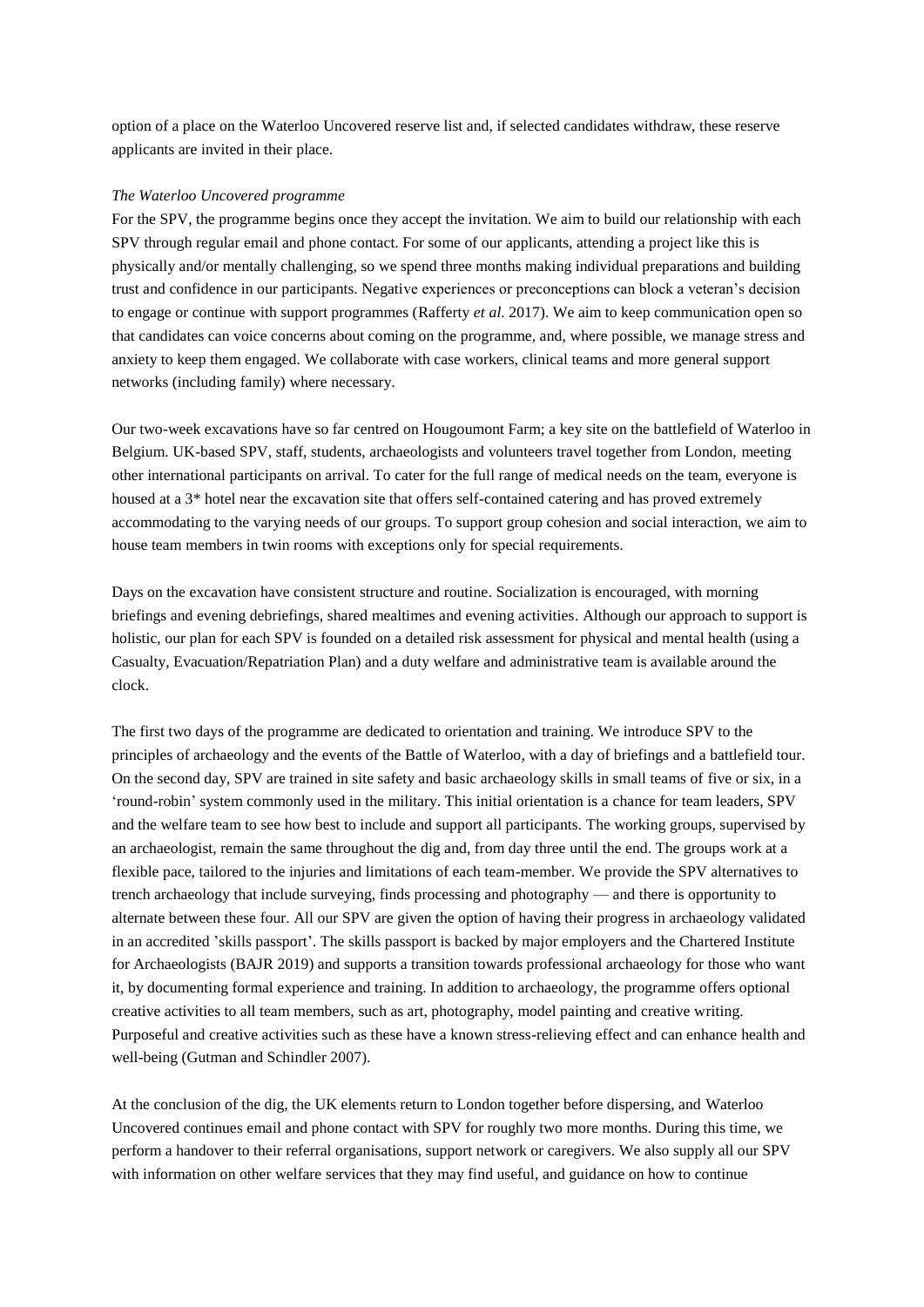developing any interest in heritage and archaeology. After the two month point, Waterloo Uncovered remains available to those wanting information or advice regarding archaeology and heritage, and regularly invites SPV to take part in public engagement and events organised by the charity (in early 2019 this included a residential conflict archaeology and heritage weekend in Scotland, hosted by the University of Glasgow — a project partner — and Northlight Heritage). We also facilitate ongoing social contact through social media and reunion events, maintaining an 'alumni' network that many participants find helpful.

#### *Assessment*

We assess the effect of the programme on both 'non-military' (archaeologists, students, volunteers and staff) and SPV. To track well-being, SPV complete self-reporting questionnaires on the first and last day of the excavation, plus three months post-excavation. Within the questionnaire, we include the Warwick-Edinburgh Mental Well-being Scale (WEMWBS; Warwick Medical School 2016) and ICEpop CAPability measure for Adults (ICECAP-A; Al-Janabi *et al*. 2012) to obtain quantitative scores and track changes in well-being. We also rely on qualitative feedback from the participants in a debrief interview in the last few days of the dig and a feedback survey sent after their return home. Since 2017, we have also held focus groups and collected qualitative feedback from the archaeologists, students, volunteers and staff. For everyone who takes part in the Waterloo Uncovered programme, the questionnaires assess the impact of taking part in the excavation on wellbeing, motivation and education.

#### **Outcomes**

#### *Participation, age, rank, nationality and gender*

We have aimed to host a diverse range of people, with as little hierarchy as possible and in a structure that encourages social mixing. Since its start in 2015, 77 SPV beneficiaries have come through the Waterloo Uncovered programme. Another 106 participants have taken part as archaeologists, staff, volunteers and students. SPV ages ranged from 18–78, while other participants' ages ranged from 17–68. The gender split across the excavations was 28% female: 72% male. Notably, this gender split was more uneven among SPV, with a 13% female: 87% male split; however this still exceeds the most recent figures for gender representation in the Armed Forces. In 2018, 10% of the Armed Forces were female, and this number has been far lower historically and is reflected in veteran populations — for example, in 1990, less than 6% of the Armed Forces were women (Dempsey 2018). During the programme, SPV were treated equally, regardless of previous or serving rank in the military. The mix of SPV on the programme represented 21.7% commissioned officers and 78.3% non-commissioned officers. Overall, our participants over three years represented 14 nationalities; SPV hosted so far have been 87% British, 9% Dutch and the remainder from USA, South Africa and Switzerland.

#### *SPV well-being*

We have seen our participants' well-being improve during and after the Waterloo Uncovered programme. Good well-being, according to the UK mental health charity Mind allows you to do the following:

- feel relatively confident in yourself and have positive self-esteem
- feel and express a range of emotions
- build and maintain good relationships with others
- feel engaged with the world around you
- live and work productively
- cope with the stresses of daily life
- adapt and manage in times of change and uncertainty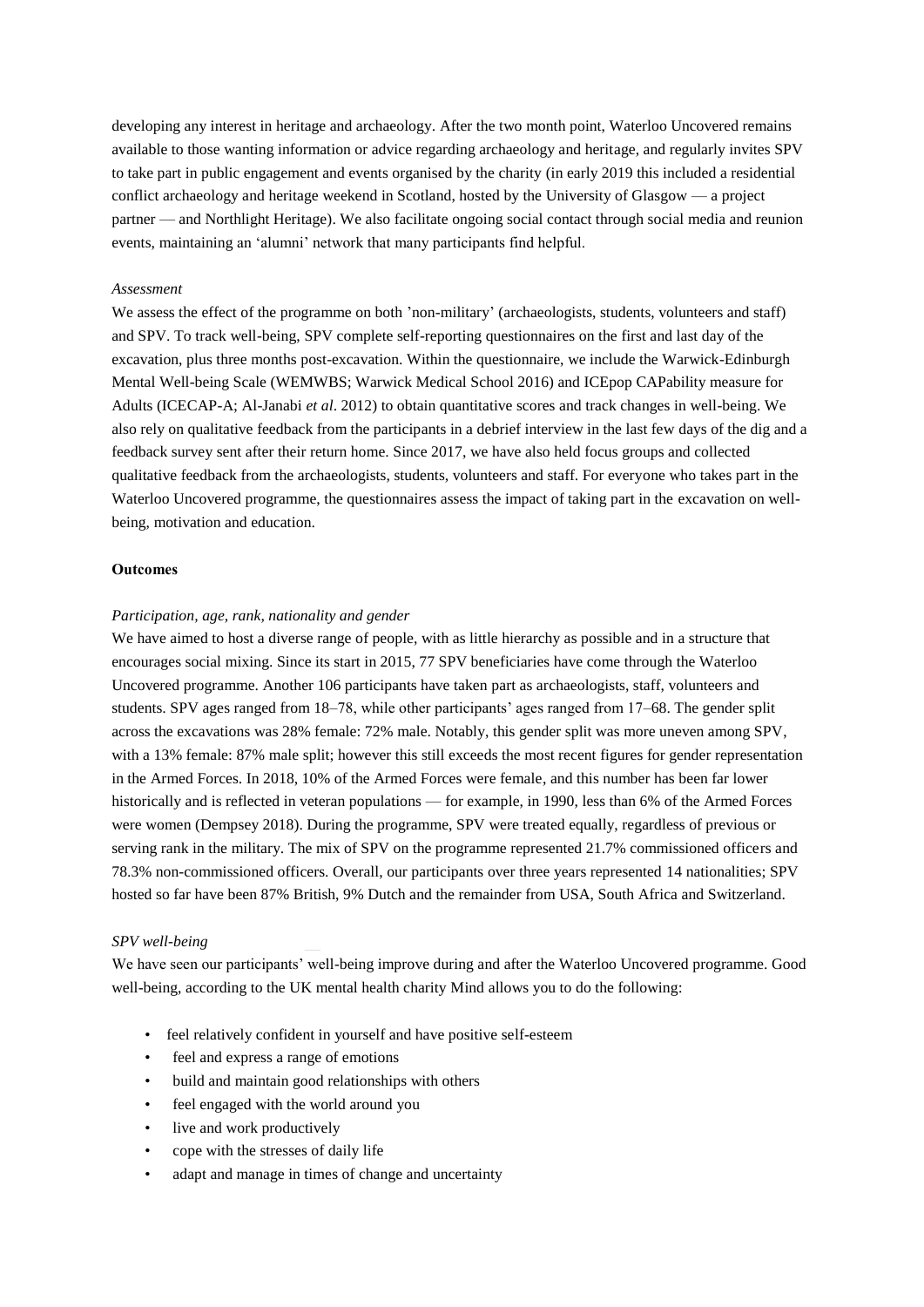### (Mind 2013)

We have seen a number of the above parameters improve for our SPV beneficiaries. Over the last three years, we have been collecting quantitative data on well-being using the WEMWBS and ICECAP-A scoring systems. Both are showing a trend towards improvement in scores in paired comparisons before and after the excavation part of the programme (Ulke 2018). We are now aiming to accumulate enough data for a well-powered largescale paired analysis.

Qualitative feedback from SPV has identified a number of factors that contribute to their improved recovery. It is worth noting that not all factors were beneficial to all people, while some showed more improvement than others (Ulke 2018). Our feedback supports the recommendation that the type of SPV support needed, depends on the individual (British Legion 2018).

However, interaction with other SPV, with a diverse group of civilians, and engagement with archaeology, were often cited as beneficial, as the following testimonial extracts demonstrate:

'Really, what made my experience on the project was not only learning about the battle and how it was fought compared to modern warfare, but uncovering the truth, whilst remembering all those who fought for something greater than themselves. The project also brought new life to me as it was somewhere where other soldiers and veterans could be together; we all have that same like-minded mentality and humour. I have since made amazing friends and seen how the project has helped others in ways that could not be put into words.'

'My whole social network other than family, are all military, even my wife. Meeting the archaeologists and students was an unexpected benefit to me.'

'The overall programme was a great experience and has increased my confidence in myself and other areas. I really enjoyed the interaction with the non-service personnel which I found a great help in my case. (We were all part of the same team). Meeting people of different nationalities and cultures was a good experience as well. I learnt that that there can be a life after the service (if you look for it)'

#### *SPV transition, life skills and vocation*

While some of our SPV may have had a pre-existing interest in archaeology, it is our observation that taking part in the Waterloo Uncovered programme provides a significant proportion of our cohort with new skills, interests and sometimes a full new career path. Of the 77 SPV we have hosted so far, six have gone on to study archaeology at university (three undergraduate degrees and three Masters degrees). A further 15 SPV have continued onto other heritage of archaeology projects; for example, volunteering in a museum, metal detecting, or joining other programmes such as Breaking Ground Heritage or Operation Nightingale. Our public engagement programme to disseminate findings from the archaeological dig has benefited from the involvement of ten SPV and we have had 12 people return as staff or volunteers for the Waterloo Uncovered team. One SPV described his transition in the following way:

'I learnt a lot about myself, I felt like I had truly found myself and a purpose again. I now know I have a keen interest in archaeology and I will be carrying it on. I haven't felt this happy in a long time and everyone comments on how happy I look when I'm digging therefore, it's really helped me learn who I am, who I want to be and what I want to do. Following the dig I've done another dig with OP WALBEA and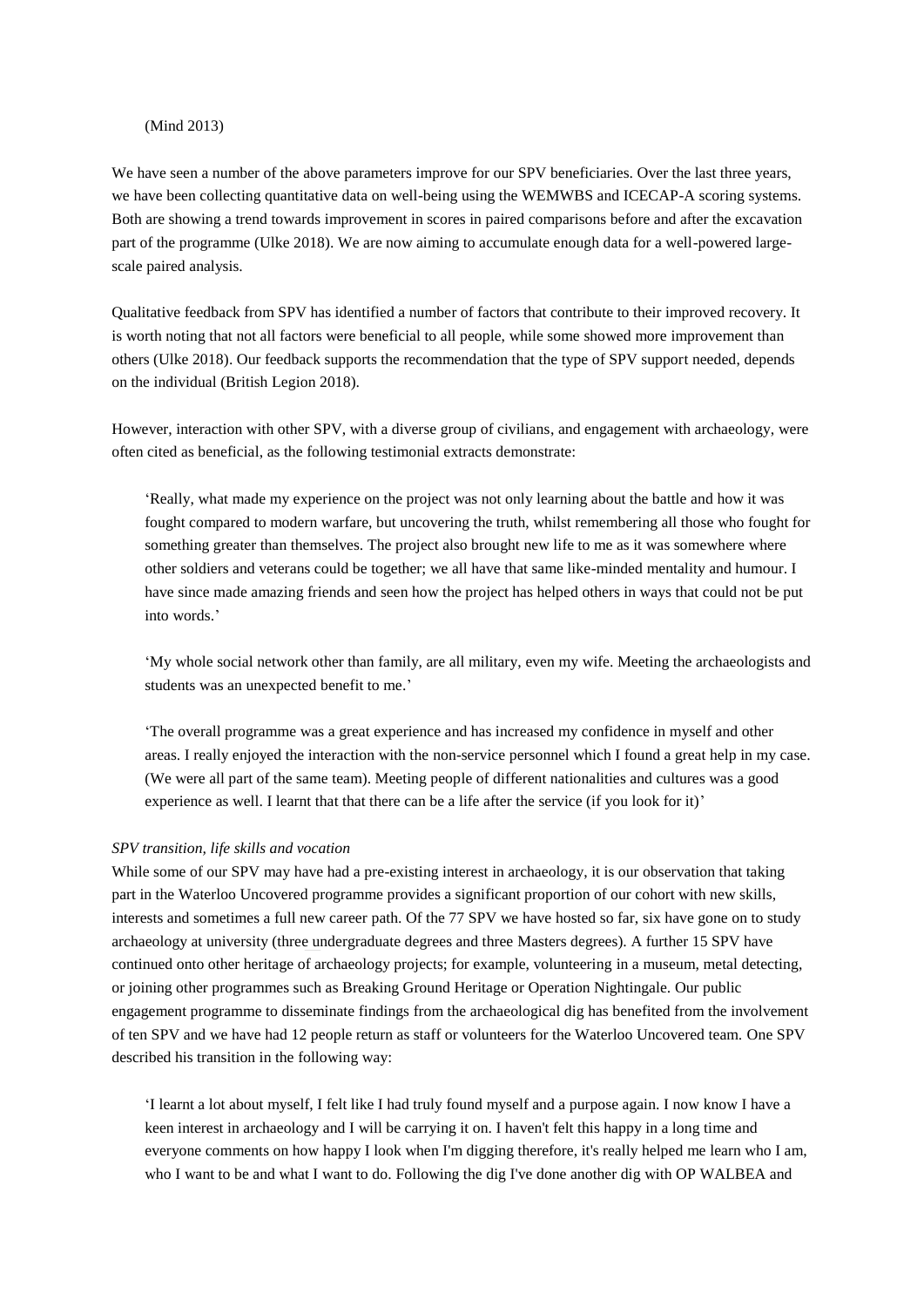I'm doing another dig with Op Nightingale. Next year I'm hoping to return and do more archaeology with both of these projects.'

#### *Archaeologist feedback*

Over the last three years, archaeologists and students have reported that they too had a positive experience of taking part in the programme. A common theme has been the benefit of coming into contact with people from different backgrounds and life experiences, despite the challenges of having differing humour or political views. In 2017, we began recording this feedback in focus groups. In a discussion with 12 returning staff and students, although some had previous interaction with SPV, there was unanimous agreement that taking part in the programme changed their perspective and encouraged them to share a new respect for military veterans with friends, family and colleagues (Haverkate, preliminary data). For example, one focus group member remarked that prior to the programme, they could not understand why anyone would join the army and that they had a 'very naive understanding of the military'. After the programme, this changed to 'an understanding of [sic] they are people who are attempting to do something so much braver than I could ever attempt'. There was an observation that academics studying military history have a reluctance to engage with veterans, but that our programme helped change that outlook for the participating academic staff and students.

Social mixing progressed in our programme but was by no means complete. In the focus groups and in feedback, archaeologists have commented on the distinct military culture but welcome its integration into archaeology:

'As an archaeologist the opportunity to excavate and produce archaeological results at the site of one of the most important events of the 19th century is a privilege. To do this with military personnel, who have infinitely more combat experience than I shall ever acquire, and to provide them with some respite, recovery and change adds to that satisfaction. In many ways I remain an outsider, a lifetime archaeologist among a group of professional military personnel, people who share experience, humour and camaraderie. It is truly humbling to think that something that has been so important to me, archaeology, can also provide some help to those who need it.'

#### **Discussion**

Waterloo Uncovered is changing our understanding of the history of the battle and, at the same time, transforming the lives of many people involved in the project. A central tenet is collaboration and sharing of information, including open-source research materials and public engagement. It is a model for conflict archaeology and social change that will continue to develop; a model that we feel could contribute effectively to research on well-being, archaeology practice, recovery and military history.

In its own right, Waterloo Uncovered does not have any specific recovery or clinical output. However, the holistic nature of the process, from application to completion of a trip, provides an environment, challenge and experience that can be used to support the recovery pathway for SPV. Both goal-setting (Doig *et al*. 2009), and a participatory structure like ours (Nutbeam 2000) have proven associations with better health outcomes. By including participants in the programme from the outset and conducting extensive interviews beforehand, the SPV engage in meaningful participant-centred goal-setting, that reflect how they would like to be involved and what they would like to gain from the experience. The programme structure also has parallels with graded return to work and progressive goal attainment practices, which have shown to significantly improve recovery and workplace participation (NICE 2009, Appendix C). In particular, it introduces structure and timekeeping (for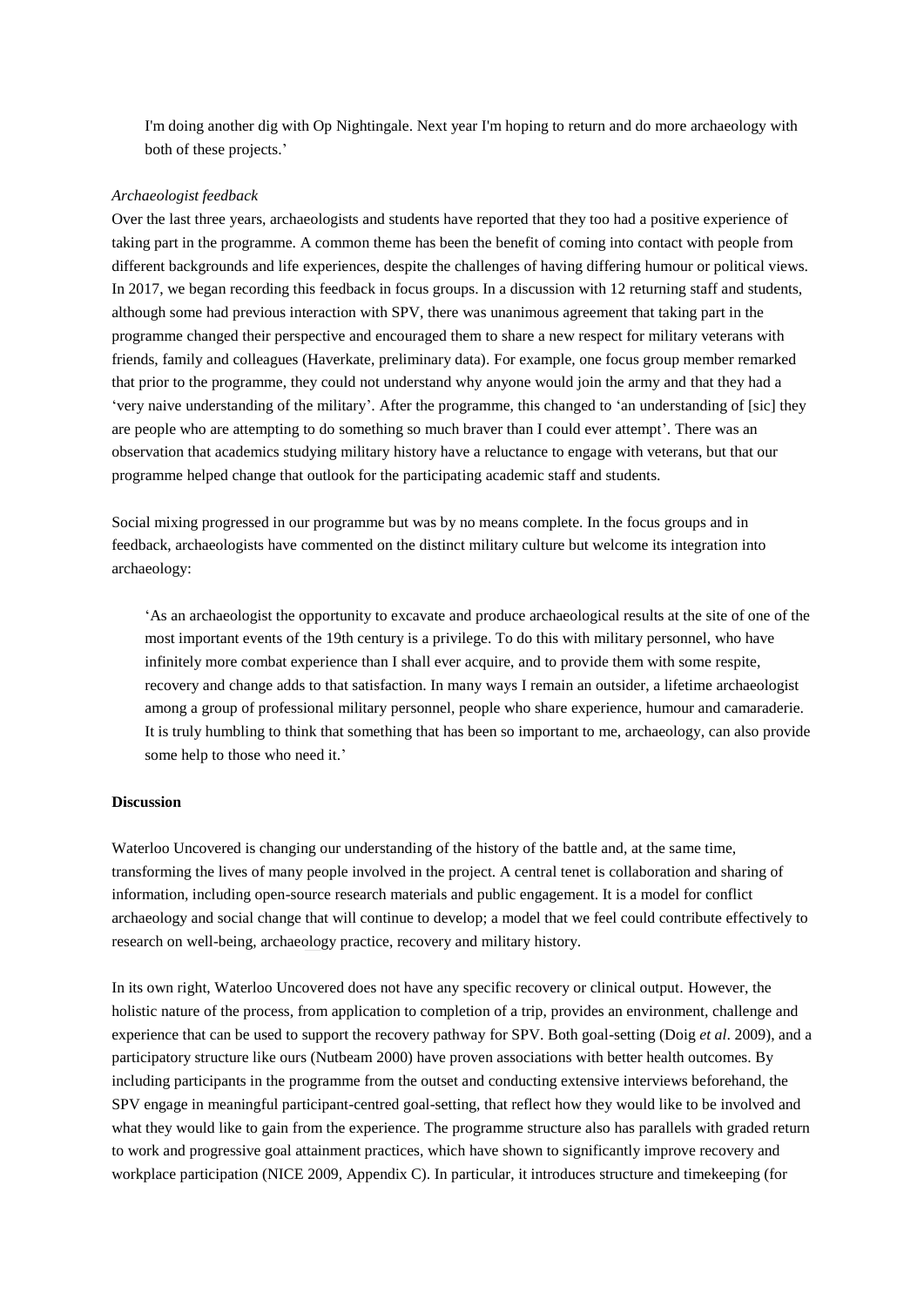travel, the working day and the application itself). It exposes SPV to a flexible workplace environment, provides the opportunity to progressively repeat experiences that may have previously caused anxiety (e.g. travel, eating in public, socialising), allows SPV with disabilities to practice mobility in a non-familiar, non-clinical environment, and builds confidence through challenging and purposeful activity. Our tracking of SPV recovery and transition trajectories is still on-going, and thus it remains to be determined whether participation in Waterloo Uncovered has significant effects on health outcomes and work participation.

Social connectedness has a long-standing positive association with emotional, physical and psychological wellbeing. More recently, it has been recognised that well-being interventions, such as ours, need to provide meaningful social roles outside the formal mental health system. For long-term mental health recovery, individuals need to believe that their social contribution is valued, and they also need to broaden their connections in order to enhance the diversity of their social group (Webber and Fendt-Newlin 2017). Our programme is characterised by group work, group socialising, shared accommodation and, contrary to the military culture that SPV may be used to, a flattened hierarchy. A key outcome is the interaction of civilians, military and veteran communities as they collaborate to gain deeper understanding of one of the most important battles in the history of Europe. This interaction fosters an improved integration of veterans into civilian life, both in their transition and in their acceptance and recognition by other civilians. This integration is, we believe, a significant factor in the improvement of well-being that we have observed. SPV come from the civilian population and returning to it is part of their life cycle. However, veteran and military communities can often become isolated from the rest of the civilian population through their choice of subsequent profession, their social circle and their belief system (Finnegan 2016, Murphy *et al*. 2016). Despite a common value system, serving personnel and veterans also have limited interaction (Hatch *et al*. 2013, British Legion 2018) and even veterans socially interact within their peer group, branch and rank, as opposed to across the full veteran population. Although fragmented, all these groups share a distinct military and veteran culture, with which members of our staff, our founders and welfare officers are familiar. Whilst our programme is not clinical, participants have commented on how their well-being is improved by feeling at ease and being amongst understanding peers. As the project has evolved, including SPV as returning staff and volunteers has also seen us benefit from their lived experience of injury and recovery, affecting the ways in which we support participants (WHO 2017). Overall, our findings support the proposal that cultural sensitivity —in this case to SPV values and identity — in the provision of welfare support, promotes better well-being outcomes (Heaslip 2015).

We have seen that the ultimate benefit of our programme comes from shifting perspectives and social mixing, from which we have measured benefit to both civilians and SPV. An extensive survey conducted by the British Legion (2018) found that, in addition to injury, Armed Forces culture is a contributor to the risk of social isolation and loneliness faced by veterans. Within this culture, there was a perception that civilians misunderstand or even show disdain for SPV (Demers 2011) and, simultaneously, veterans were reluctant to transition back to civilian life for fear of losing their identity (British Legion 2018). We saw noticeable improvements in self-esteem and positive views on civilian life after SPV were included in a mixed-gender, multinational group that combined civilians, military personnel and veterans, during both work and leisure. Previous studies have also reported that reduced social integration and loss of old military friendships among veterans carries an increased risk for PTSD and other mental health conditions (Hatch *et al*. 2013). Here we show, perhaps unsurprisingly, that the reverse — social integration and reconnecting with other SPV — has a positive effect on well-being. The British Legion (2018) recently identified as an important gap in evidence: the 'effectiveness of interventions with the [Armed Forces], including those that specifically target military identity'. Because Waterloo Uncovered deals with the full breadth of military identity — historical identity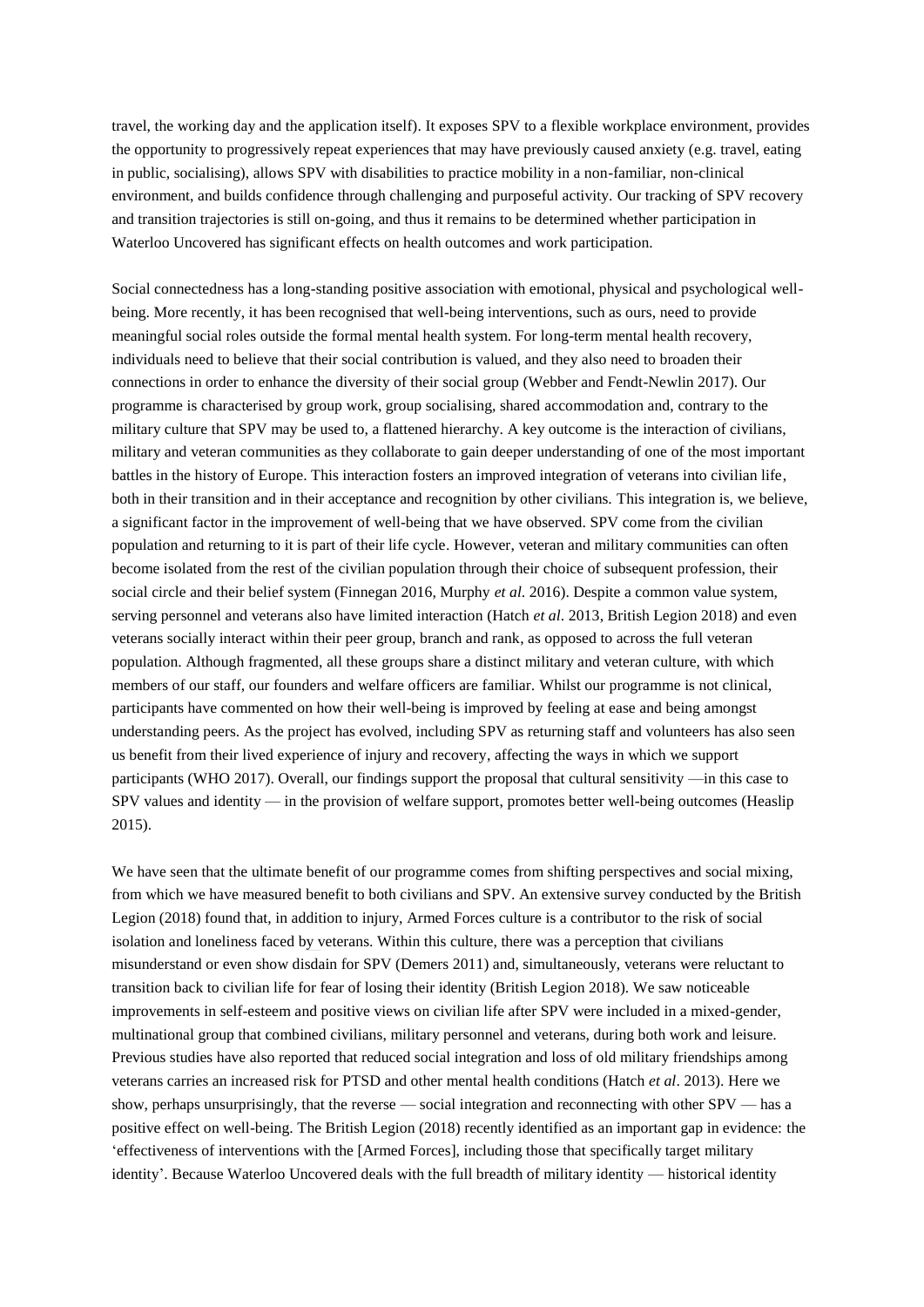through archaeology and SPV identities — we are uniquely placed to fill this gap in evidence, and thus to develop best practice models for SPV recovery and full transition into civilian life. Further research is needed and some of our future direction is outlined below.

#### **Future Direction**

Waterloo Uncovered initially aimed to support a few veterans and perform some exploratory archaeology, but it has since evolved into a much larger project. We now aim to use archaeology as a lens through which to view the Battle of Waterloo and understand the impact of war on people. We want to benefit all participants on our programme — SPV, archaeologists, volunteers and students — and to gain deeper insight into the benefits of collaboration and discovery.

Our project models several forward-looking recommendations for both archaeology and health support (Heaslip 2005, Thomas 2004, WHO 2017). By including SPV in our battlefield excavation, we work with a distinct social group that has a meaningful connection and interest in conflict history, and engage them in dialogue rather than didactic teaching. Further still, we give them tools to continue their exploration of their own heritage (Thomas 2004). We have not encountered any insurmountable challenges in training or supervision by performing archaeology in this way, so it serves as an ongoing proof-of-concept that community archaeology can combine with social engagement. From 2019, we plan to expand our archaeology beyond the Hougoumont Farm site and to increase our inclusion of international veterans. Additionally, we aim to use the lived experience of our SPV to inform both how we support their welfare (WHO 2017) and the ways in which we collaborate on conflict archaeology. By recording well-being scores and vocational outcomes for our SPV beneficiaries, we also have an increasing dataset with which to research the impact of our programme on SPV transition and recovery. For further study, we aim to introduce an Impact of Events Scale assessment to our SPV questionnaire and to expand and continue our qualitative analysis. Currently, we are in the process of developing a research framework that will allow us to make the best use of our data and to collaborate with other research groups.

#### **Bibliography**

- Aitchison, K. 2017 *Archaeological Market Survey 2016–17* available at: https://www.archaeologists.net/sites/default/files/Archaeological%20Market%20Survey%202016- 17%20101117.pdf (Accessed 17 January 2019)
- Al-Janabi, H., Flynn, T.N. and Coast, J. 2012 Development of a self-report measure of capability well-being for adults: The ICECAP-A. *Quality of Life Research* 21(1),167–176.
- APPAG 2004 *Revised Summary of Issues from Submissions* available at: http://www.appag.org.uk/report/summary\_issues.html (Accessed 17 January 2019)
- BAJR 2019 *BAJR Learning: Education and Courses* available at: http://www.bajr.org/BAJREducation/ (Accessed 17 October 2019)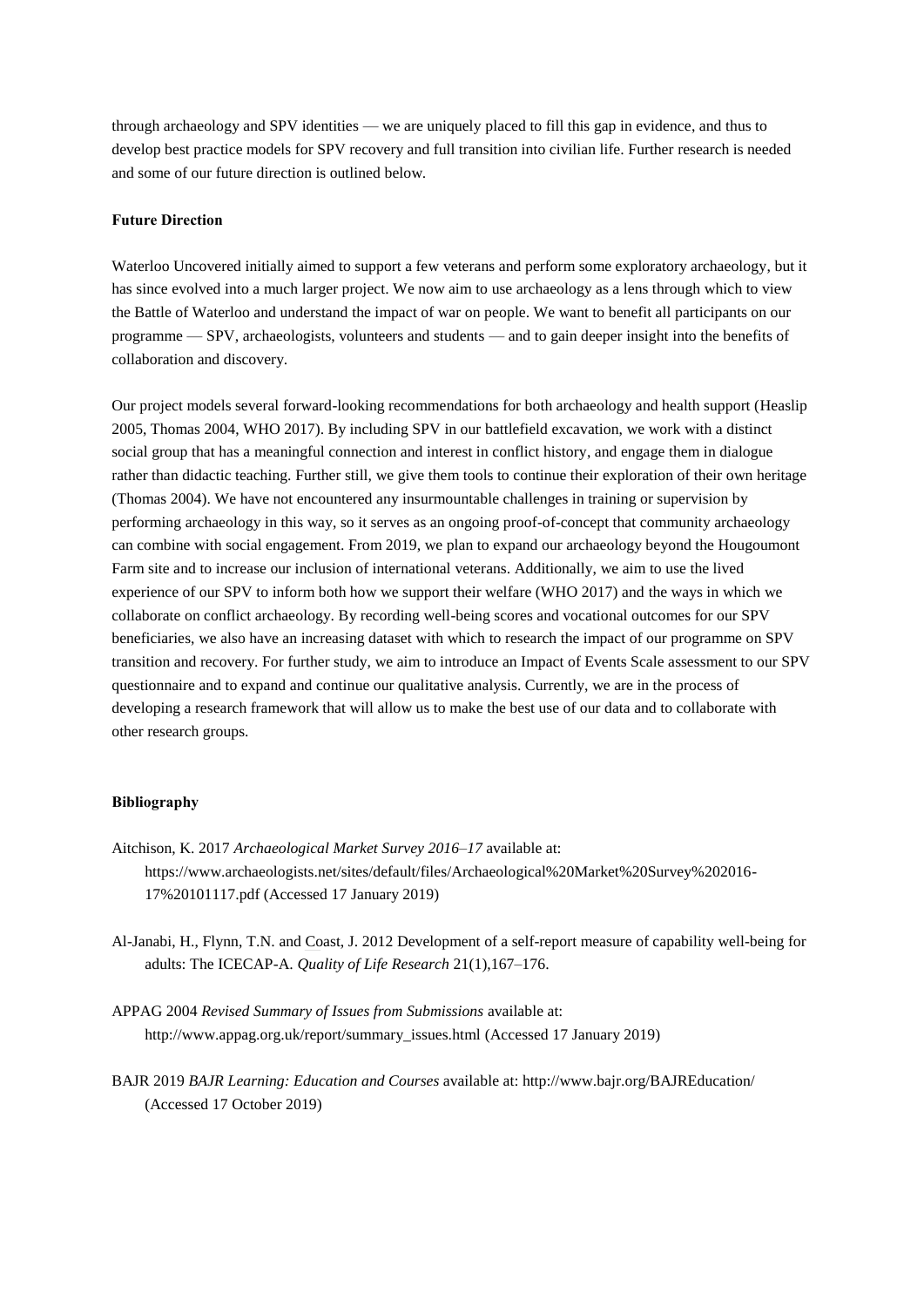- British Legion 2018 *Loneliness and Social Isolation in the Armed Forces Community* available at: https://www.britishlegion.org.uk/get-involved/campaign/loneliness-and-social-isolation/ (Accessed 17 January 2019)
- Caddick, N., Smith, B. and Phoenix, C. 2015 Male combat veterans' narratives of PTSD, masculinity, and health. *Sociology of Health and Illness* 37(1), 97–111.
- Carless, D., Peacock, S., McKenna, J. and Cooke, C. 2013 Psychosocial outcomes of an inclusive adapted sport and adventurous training course for military personnel. *Disability and Rehabilitation* 35(24), 2081–2088.
- Demers, A. 2011 When veterans return: The role of community in reintegration. *Journal of Loss and Trauma* 16(2), 160–179.
- Dempsey, N. 2018 *UK Defence Personnel Statistics. House of Commons Library Briefing Paper Number CPB7930* available at: http://researchbriefings.files.parliament.uk/documents/CBP-7930/CBP-7930.pdf (Accessed 17 January 2019)
- Doig E., Fleming, J., Cornwell, P.L. and Kuipers, P. 2009 Qualitative exploration of a client-centred, goaldirected approach to community-based occupational therapy for adults with traumatic brain injury. *The American Journal of Occupational Therapy* 63(5), 559–568.
- Duvall, J. and Kaplan, R.J. 2014 Enhancing the well-being of veterans using extended group-based nature recreation experiences. *Journal of Rehabilitation Research and Development* 51(5), 685–696.
- Finnegan, A. 2016 The biopsychosocial benefits and shortfalls for armed forces veterans engaged in archaeological activities. *Nurse Education Today* 47, 15–22.
- Gutman, S.A. and Schindler, V.P. 2012 The neurological basis of occupation. *Occupational Therapy International* 14 (2), 71–85.
- Hatch, S.L., Harvey, S.B.,Dandeker, C., Burdett, H., Greenberg, N., Fear, N.T. and Wessely, S. 2013 Life in and after the Armed Forces: Social networks and mental health in the UK military. *Sociology of Health and Illness* 35(7), 1045–1064.
- Heaslip, V. 2015 *Experiences of vulnerability from a gypsy/travelling perspective: A phenomenological study*. Unpublished PhD thesis. Faculty of Health and Social Sciences. Bournemouth University.
- Hoge C.W., Castro, C.A., Messer, S.C., McGurk, D., Cotting, D.I. and Koffman, R.L. 2004 Combat duty in Iraq and Afghanistan, mental health problems, and barriers to care. *The New England Journal of Medicine* 351(1), 13–22.
- Mind 2013 *How to Improve your Mental Wellbeing* available at: https://www.mind.org.uk/informationsupport/tips-for-everyday-living/wellbeing/ (Accessed 17 January 2019)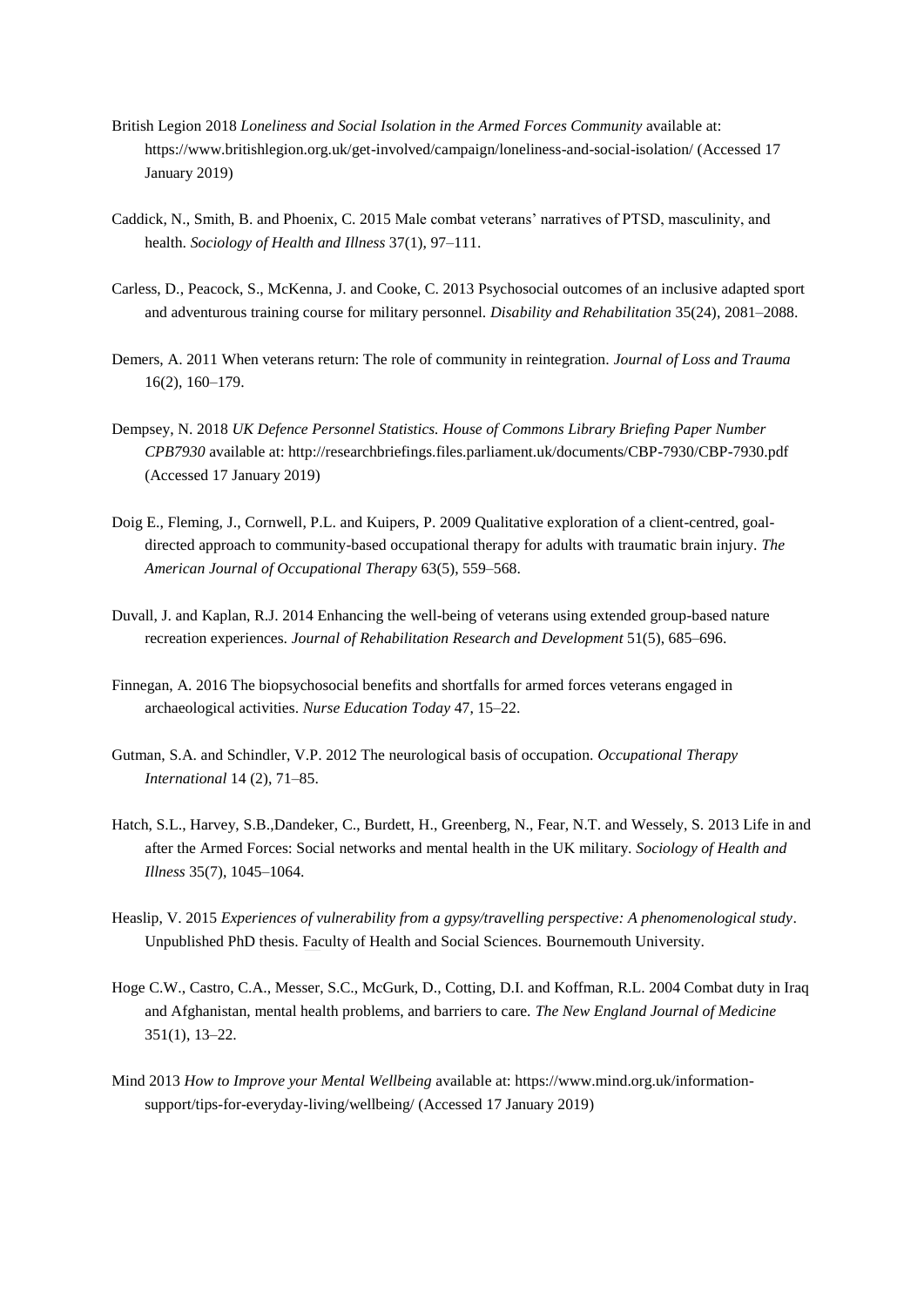- MOD 2012 *The Battle Back Programme: Sport and Training for Wounded, Injured and Sick Personnel from Across the Armed Forces* available at: https://www.gov.uk/guidance/the-battle-back-programme (Accessed 17 January 2019)
- MOD 2017 *Defence People Mental Health and Wellbeing Strategy 2017–2022* available at: https://www.gov.uk/government/uploads/system/uploads/attachment\_data/file/689978/20170713- MHW\_Strategy\_SCREEN.pdf (Accessed 17 January 2019)
- MORI 2000 *What Does 'Heritage' Mean to You?* available at: https://www.ipsos.com/ipsos-mori/en-uk/whatdoes-heritage-mean-you (Accessed 17 January 2019)
- Murphy, D., Hodgman, G., Carson, C., Spencer-Harper, L., Hinton, M., Wessely, S. and Busuttil, W. 2015 Mental health and functional impairment outcomes following a 6-week intensive treatment programme for UK military veterans with post-traumatic stress disorder (PTSD): A naturalistic study to explore dropout and health outcomes at follow-up. *BMJ Open* 5(3). Available at: http://dx.doi.org/10.1136/bmjopen-2014- 007051 (Accessed 17 January 2019)
- Murphy, D., Spencer-Harper, L., Carson, C., Palmer, E., Hill, K., Sorfleet, N., Wessely, S. and Busuttil, W. 2016 Long-term responses to treatment in UK veterans with military-related PTSD: An observational study. *BMJ Open* 6(9). Available at: http://dx.doi.org/10.1136/bmjopen-2016-011667 (Accessed 17 January 2019)
- NICE 2009 *Workplace Health: Long-term Sickness Absence and Incapacity to Work. Public Health Guideline [PH19]* available at: https://www.nice.org.uk/guidance/ph19 (Accessed 17 January 2019)
- Nutbeam, D., 2000 Health promotion effectiveness the questions to be answered. In. IUHPE *A report for the European Commission by the International Union for Health Promotion and Education. The Evidence of Health Promotion Effectiveness: Shaping Public Health in a New Europe, Part 2* (second edition). 1–11. Available from: https://www.iuhpe.org/images/PUBLICATIONS/THEMATIC/EFFECTIVENESS/HPE\_Evidence-2\_EN.pdf. (Accessed 17 January 2019).
- Osgood, R. and Andrews, P. 2015 Excavating Barrow Clump: Soldier archaeologists and warrior graves. *Current Archaeology* 306, 28–35.
- Polusny, M.A., Erbes, C.R., Thuras, P., Moran, A., Lamberty, G.J., Collins, R.C., Rodman, J.L. and Lim, K.O. 2015 Mindfulness-based stress reduction for Posttraumatic Stress Disorder among veterans: A randomized clinical trial. *Journal of the American Medical Association* 314(5), 456–465.
- Rafferty, L., Stevelink, S., Greenberg, N. and Wessely, S. 2017 *Stigma and Barriers to Care in Service Leavers with Mental Health Problems* available at: https://www.kcl.ac.uk/kcmhr/publications/Reports/index.aspx (Accessed 17 January 2019)
- Sharp, M-L., Fear, N.T. Rona, R.J., Wessely, S., Greenberg, N., Jones, N. and Goodwin, L. 2015 Stigma as a barrier to seeking health care among military personnel with mental health problems. *Epidemiologic Reviews* 37(1), 144–162.